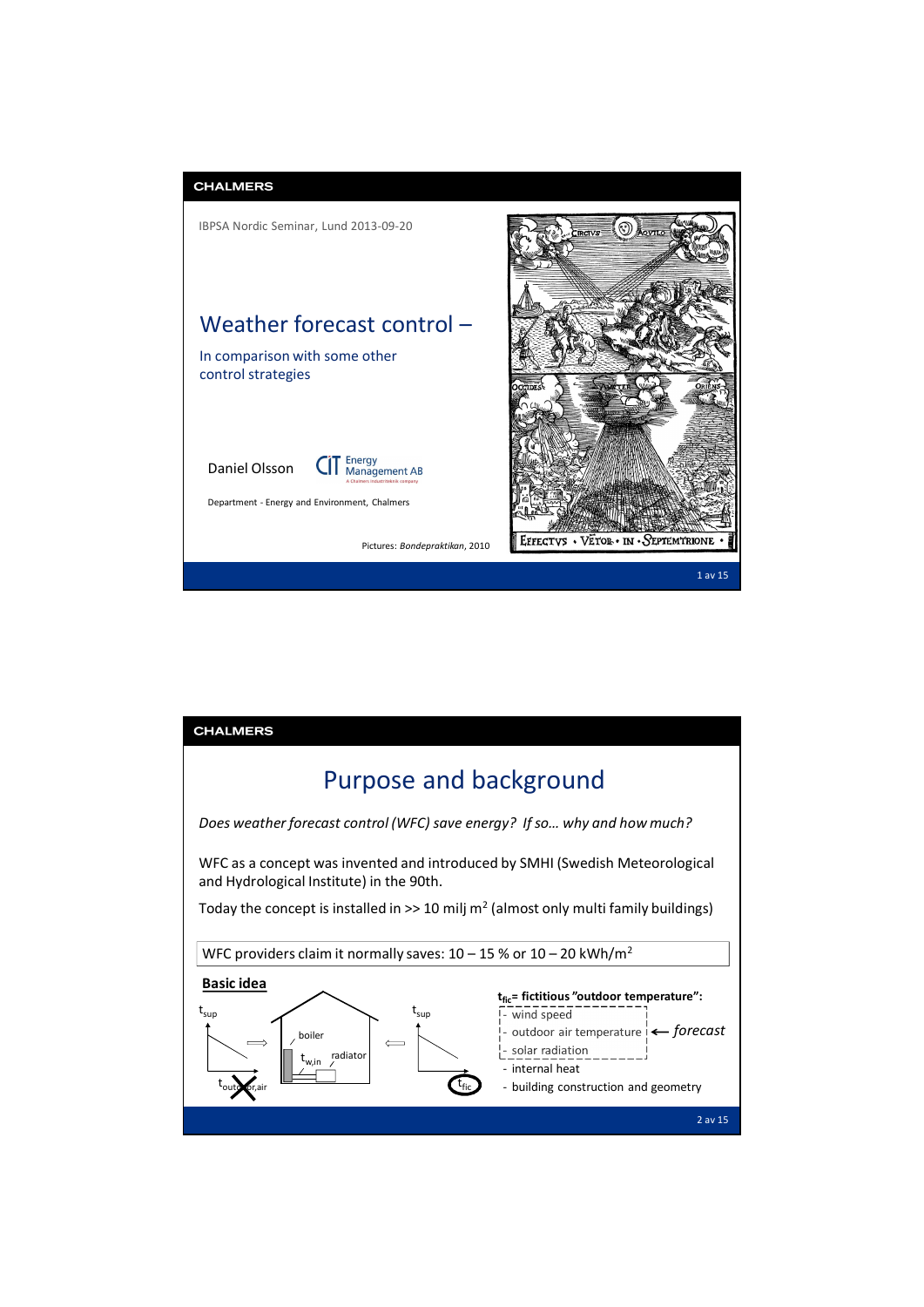| <b>CHALMERS</b>             |                            |         |                                   |             |  |  |
|-----------------------------|----------------------------|---------|-----------------------------------|-------------|--|--|
| Analysed control strategies |                            |         |                                   |             |  |  |
|                             | <b>Strategy categories</b> | Case    | <b>Description</b>                |             |  |  |
|                             | "Traditional"              | Case 1A | <b>Without thermostats</b>        |             |  |  |
|                             |                            | Case 1B | "Normal" thermostats              |             |  |  |
|                             |                            | Case 1C | Thermostats with perfect function |             |  |  |
|                             | "Feed-back"                | Case 2A | P-regulated feed-back control     |             |  |  |
|                             |                            | Case 2B | PI-regulated feed-back control    |             |  |  |
|                             | "Demand control"           | Case 3A | Demand control supply             |             |  |  |
|                             |                            | Case 3B | Forecast demand control supply    |             |  |  |
|                             | "Perfect"                  | Case 4  | Perfect control (theoretical)     |             |  |  |
|                             |                            |         |                                   |             |  |  |
|                             |                            |         |                                   |             |  |  |
|                             |                            |         |                                   |             |  |  |
|                             |                            |         |                                   |             |  |  |
|                             |                            |         |                                   |             |  |  |
|                             |                            |         |                                   | $3$ av $15$ |  |  |

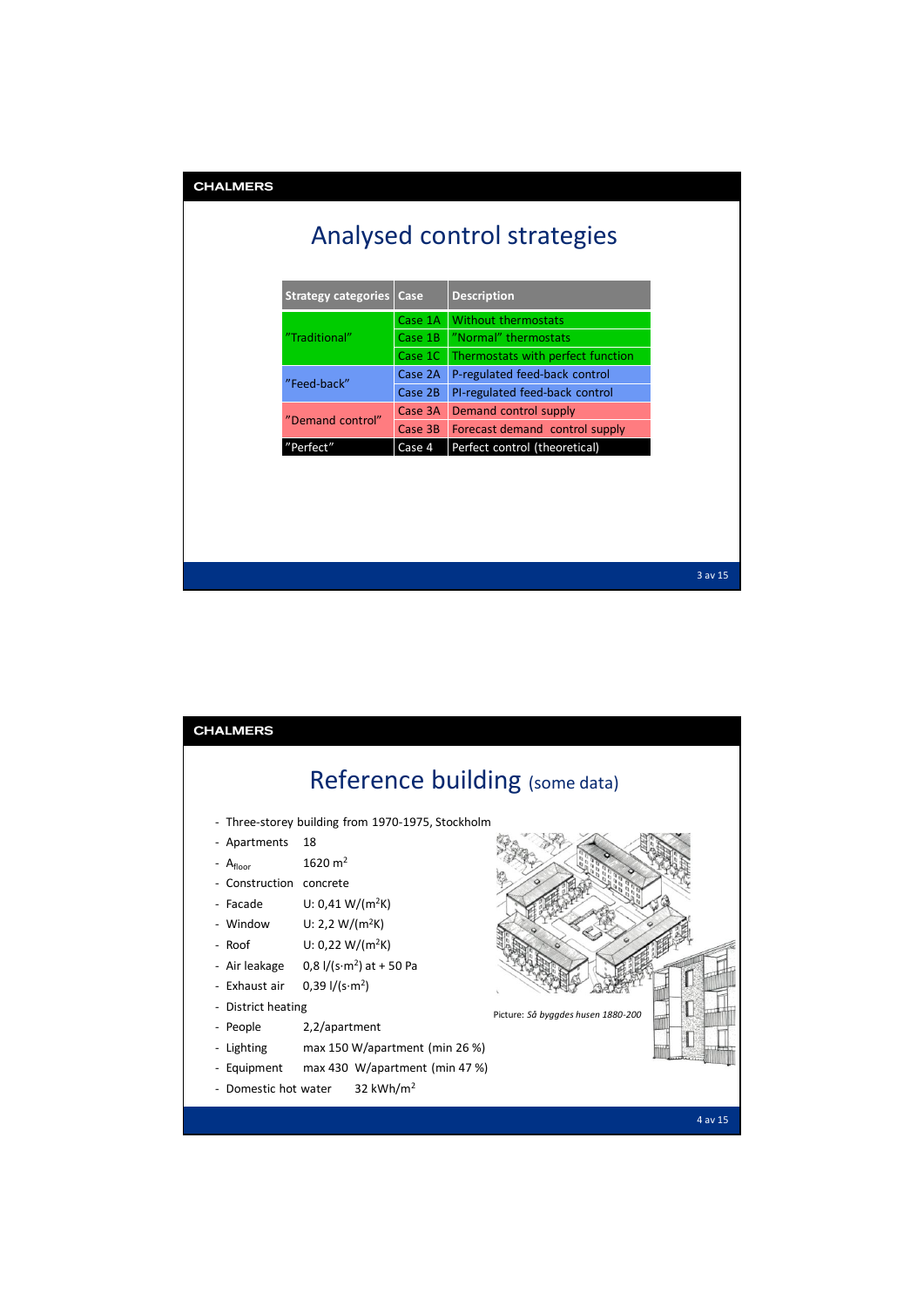

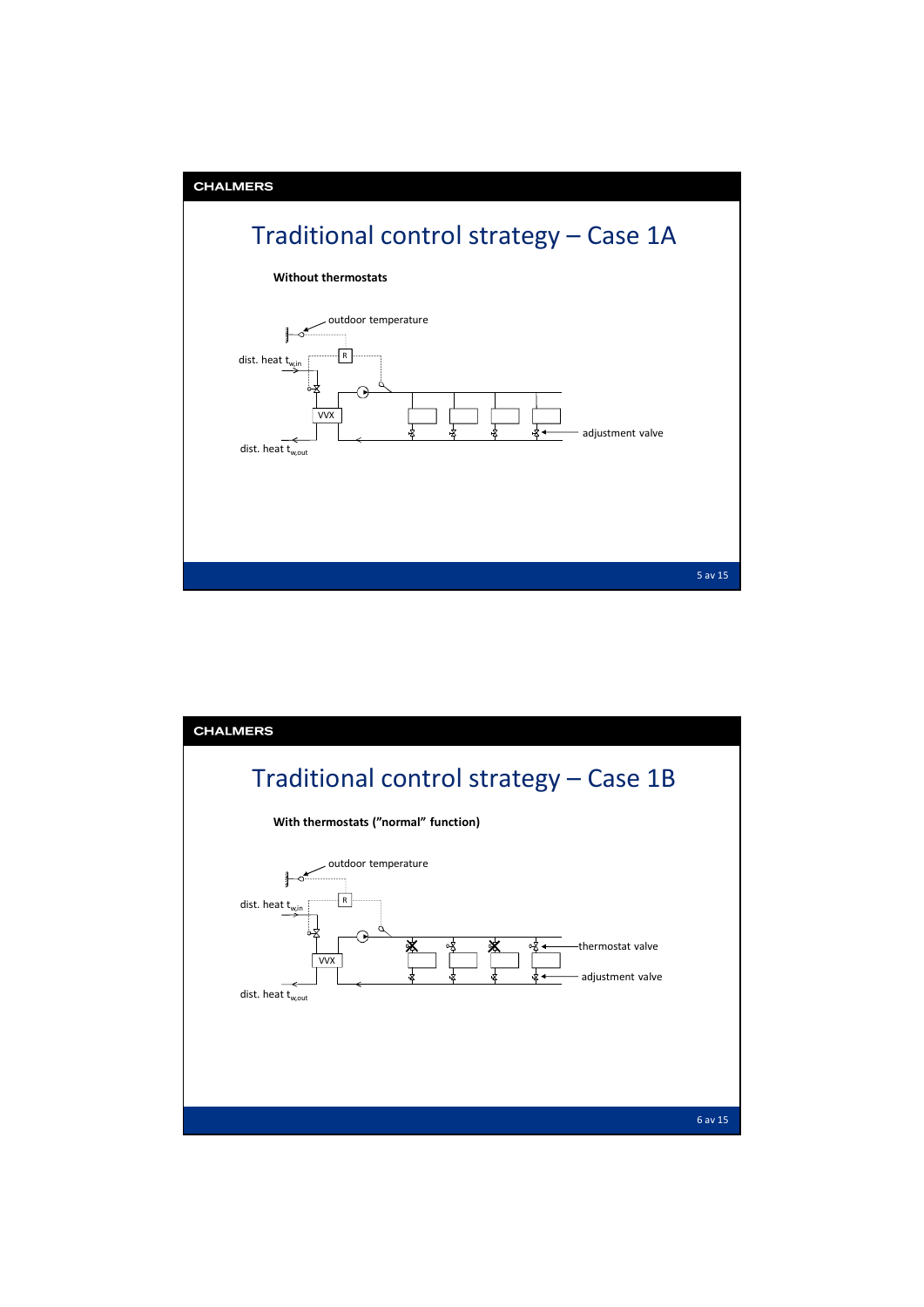

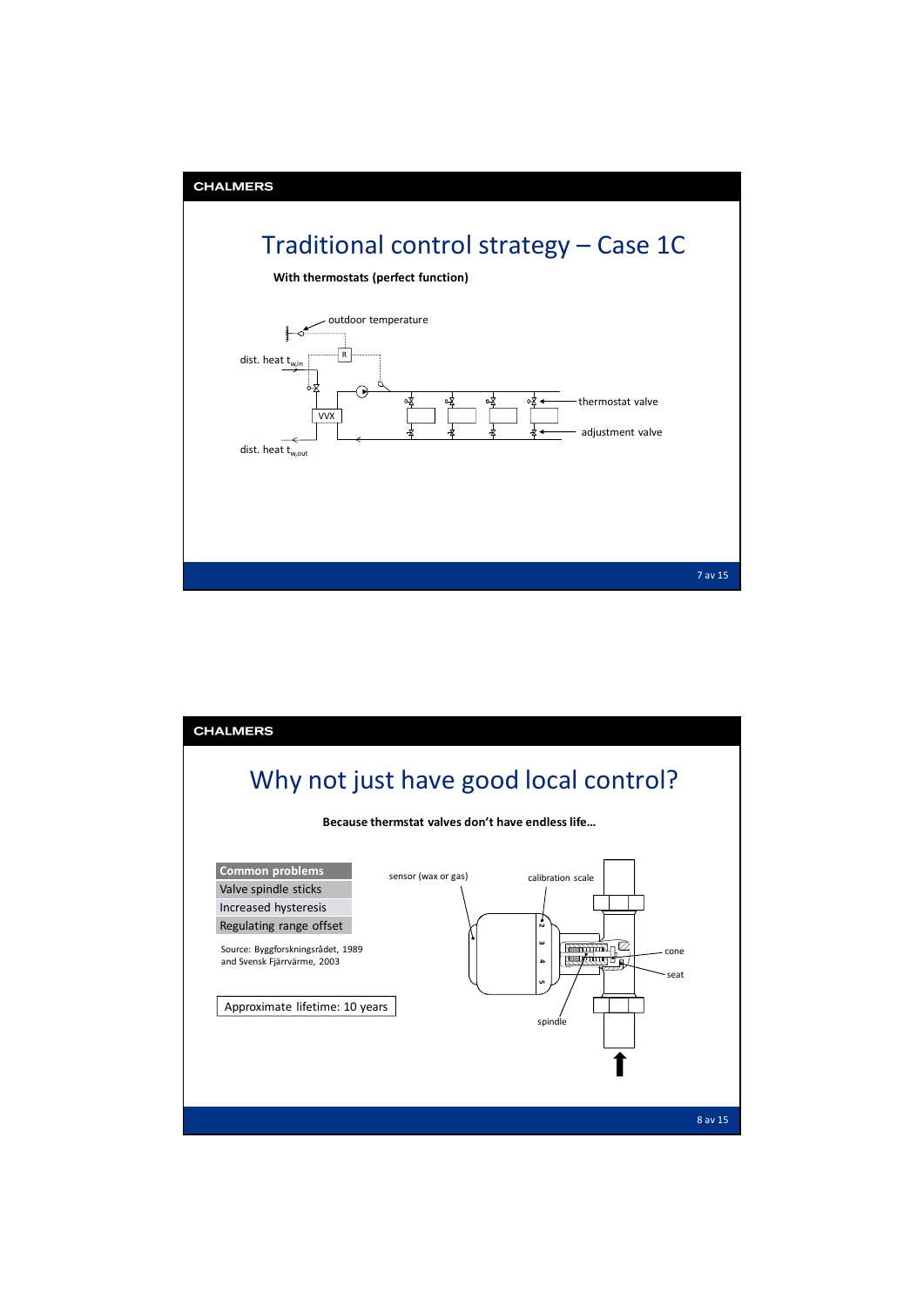

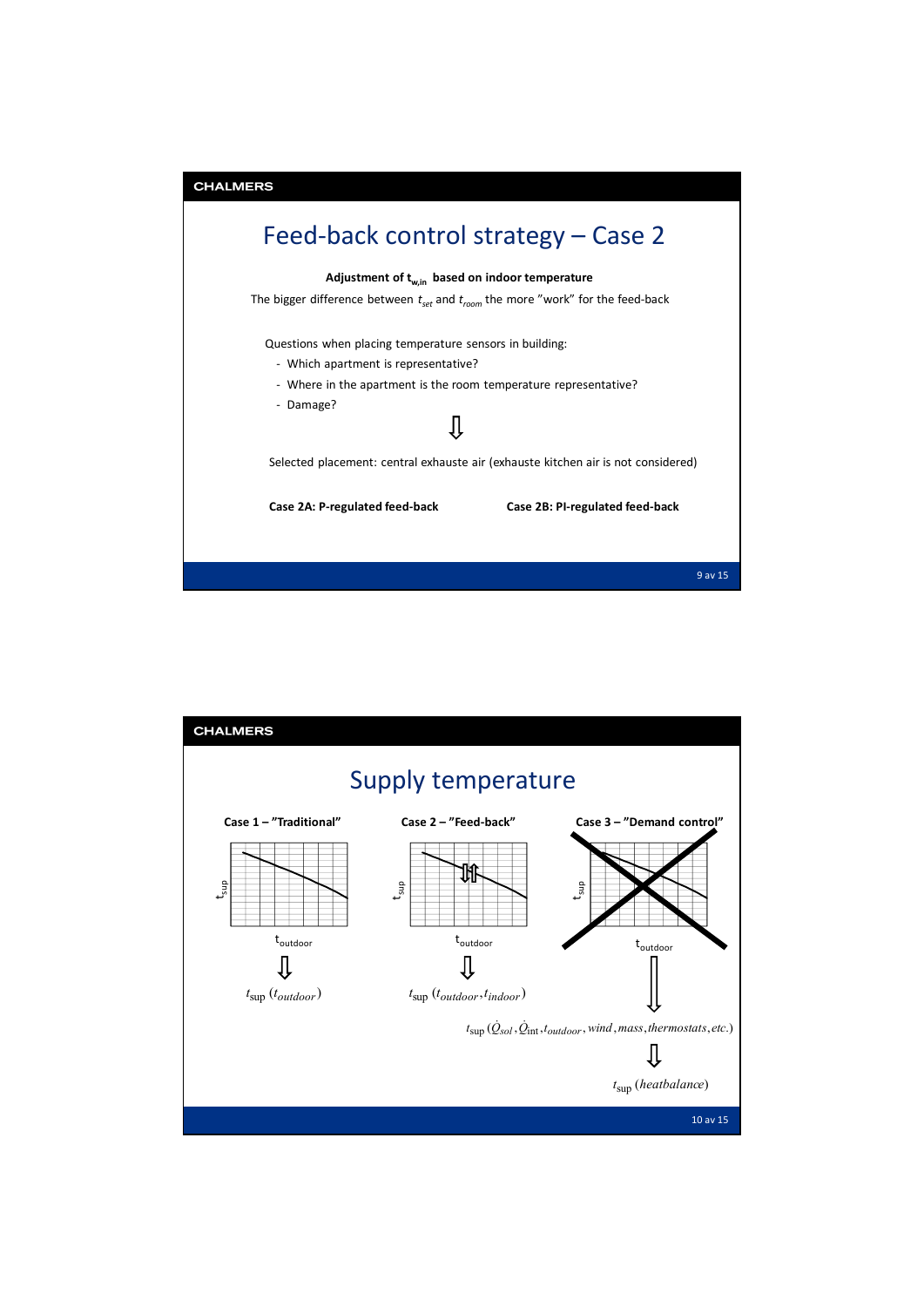

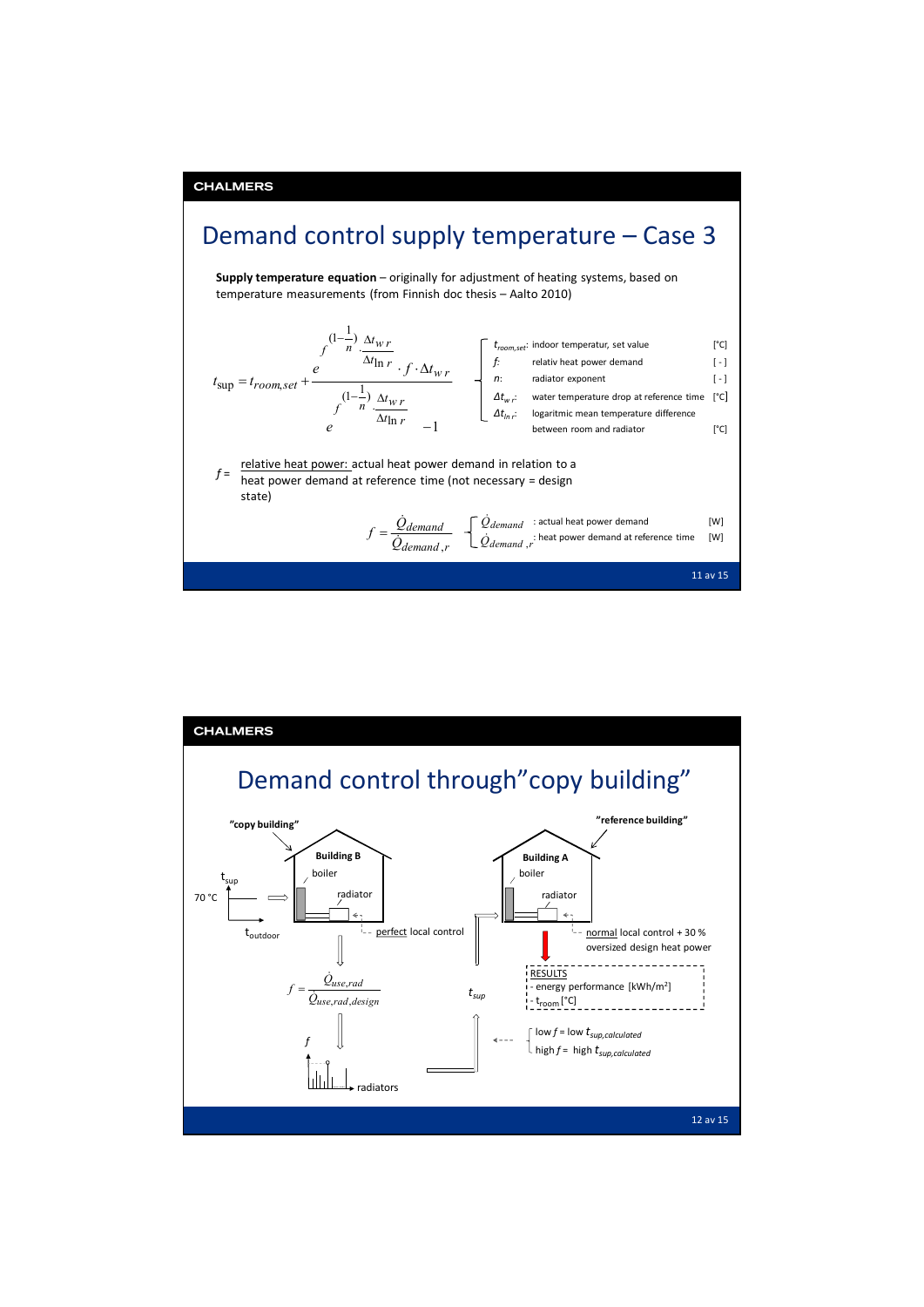

| <b>CHALMERS</b>                        |         |                                   |                       |  |  |  |
|----------------------------------------|---------|-----------------------------------|-----------------------|--|--|--|
| Results – energy performance (heating) |         |                                   |                       |  |  |  |
| <b>Strategy</b>                        | Case    | <b>Description</b>                | [kWh/m <sup>2</sup> ] |  |  |  |
| "Traditional"                          | Case 1A | Without thermostats               | 165                   |  |  |  |
|                                        | Case 1B | "Normal" thermostats              | (148)                 |  |  |  |
|                                        | Case 1C | Thermostats with perfect function | 137                   |  |  |  |
| "Feed-back"                            | Case 2A | P-regulated feed-back control     | 141                   |  |  |  |
|                                        | Case 2B | PI-regulated feed-back control    | 136                   |  |  |  |
| "Demand                                | Case 3A | Demand control supply             |                       |  |  |  |
| control"                               | Case 3B | Forecast demand control supply    |                       |  |  |  |
| "Perfect"                              | Case 4  | Perfect control (theoretical)     | 126                   |  |  |  |
|                                        |         |                                   |                       |  |  |  |
|                                        |         |                                   |                       |  |  |  |
|                                        |         |                                   |                       |  |  |  |
|                                        |         |                                   | 14 av 15              |  |  |  |